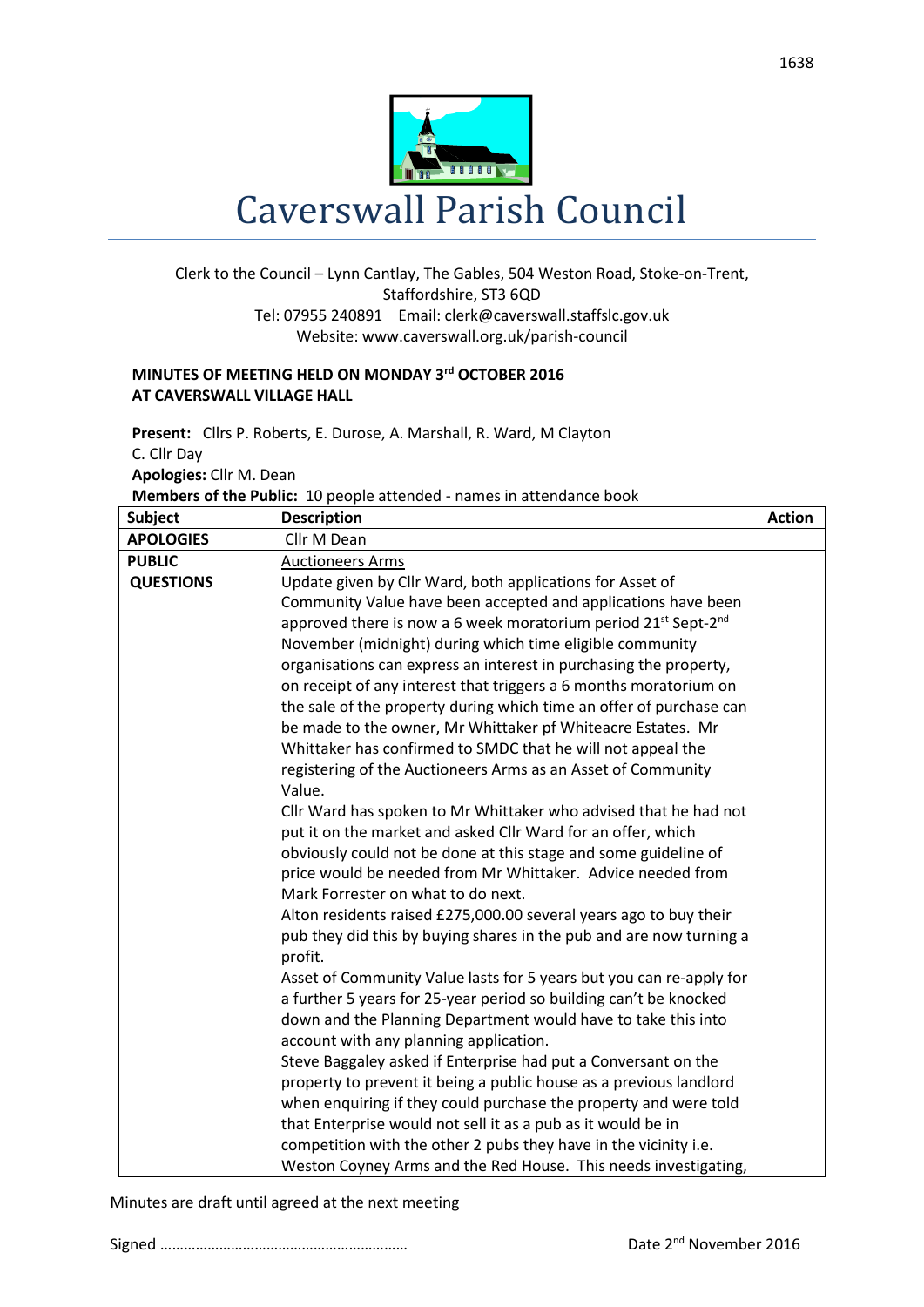| Subject | <b>Description</b>                                                           | <b>Action</b> |
|---------|------------------------------------------------------------------------------|---------------|
|         | Land Registry search needed. The building has been a pub since               |               |
|         | 1854.                                                                        |               |
|         | Resident from one of the houses on ????? was told that the pub               |               |
|         | was going to come down when he purchased his house 12 years                  |               |
|         | ago, which obviously it hasn't. He is concerned what is going to             |               |
|         | happen to the building and the site even if the community buy it.            |               |
|         | He stated that it had not been a profitable pub for 10 years or so.          |               |
|         | There was access problems when the houses were built over the                |               |
|         | car park and when the new access road was built it was only to be            |               |
|         | used to the houses and no access should have been allowed onto               |               |
|         | pub car park, access to the car park should only have been off The           |               |
|         | Green. All services to the houses run under the road. The is                 |               |
|         | concerned if houses are built on the site how this will affect the           |               |
|         | road access to the houses.                                                   |               |
|         | The current pending Local Plan which should go to Government in              |               |
|         | April is currently showing that Caverswall has exceeded its housing          |               |
|         | quota of houses by seven and any future planning applications will           |               |
|         | be effected by this.                                                         |               |
|         | C. Cllr Day then summarised summarized position in that Asset of             |               |
|         | Community Value been given to the property and that the                      |               |
|         | Residents Group need to see what can be done to raise the money.             |               |
|         | AT THIS POINT CLLR ROBERTS DECLARED A PERSONAL INTEREST                      |               |
|         | IN THE FOLLOWING MATTER AND LEFT THE ROOM, CLLR DUROSE                       |               |
|         | <b>TOOK THE CHAIR</b>                                                        |               |
|         | <b>Vicarage Farm Footpath</b>                                                |               |
|         | Mrs Jones had brought information from Solicitor regarding their             |               |
|         | farm and access and also details of anti-social behaviour incidents          |               |
|         | together with Police incident numbers and photographs. Copies to             |               |
|         | be supplied to the Parish Council.                                           |               |
|         | Mr Jones stated that they had got planning permission for a livery           |               |
|         | yard and caravan storage and that they have permission to use the            |               |
|         | track as its their only way to access the farm.                              |               |
|         | Mrs Jones also advised that their Title deeds do not show                    |               |
|         | ownership and rights of way as it does not include the track/lane,           |               |
|         | the question is who owns the lane.                                           |               |
|         | Cllr Marshall advised that there is legal access down the track to           |               |
|         | the fields behind the land however the current land owner uses an            |               |
|         | access onto Lansbury Drive in Meir. Also Mill Farm has legal right to        |               |
|         | go down the lane to the farm, it's on their Title deeds.                     |               |
|         | Mr Sullivan stated that they were not complaining about the legal<br>access. |               |
|         | C Cllr Day was not so concerned about access it's the anti-social            |               |
|         | behaviour that's of concern, it's down to whether the Parish                 |               |
|         | Council are prepared to support the route of applying for a Public           |               |
|         | Protection Order (106 agreement). If gate is put in place then               |               |
|         | people who have a genuine legal rights to use the track would have           |               |
|         | a key to the gate, this should be controlled by the Parish Council.          |               |
|         | Mrs Jones stated that they have no problem with this and C Cllr              |               |
|         | Day advised that it is the District Council who will decide on who           |               |
|         |                                                                              |               |

gets a key not the owners of Vicarage Farm.

Cllr Durose - the Parish Council fully support them in regards to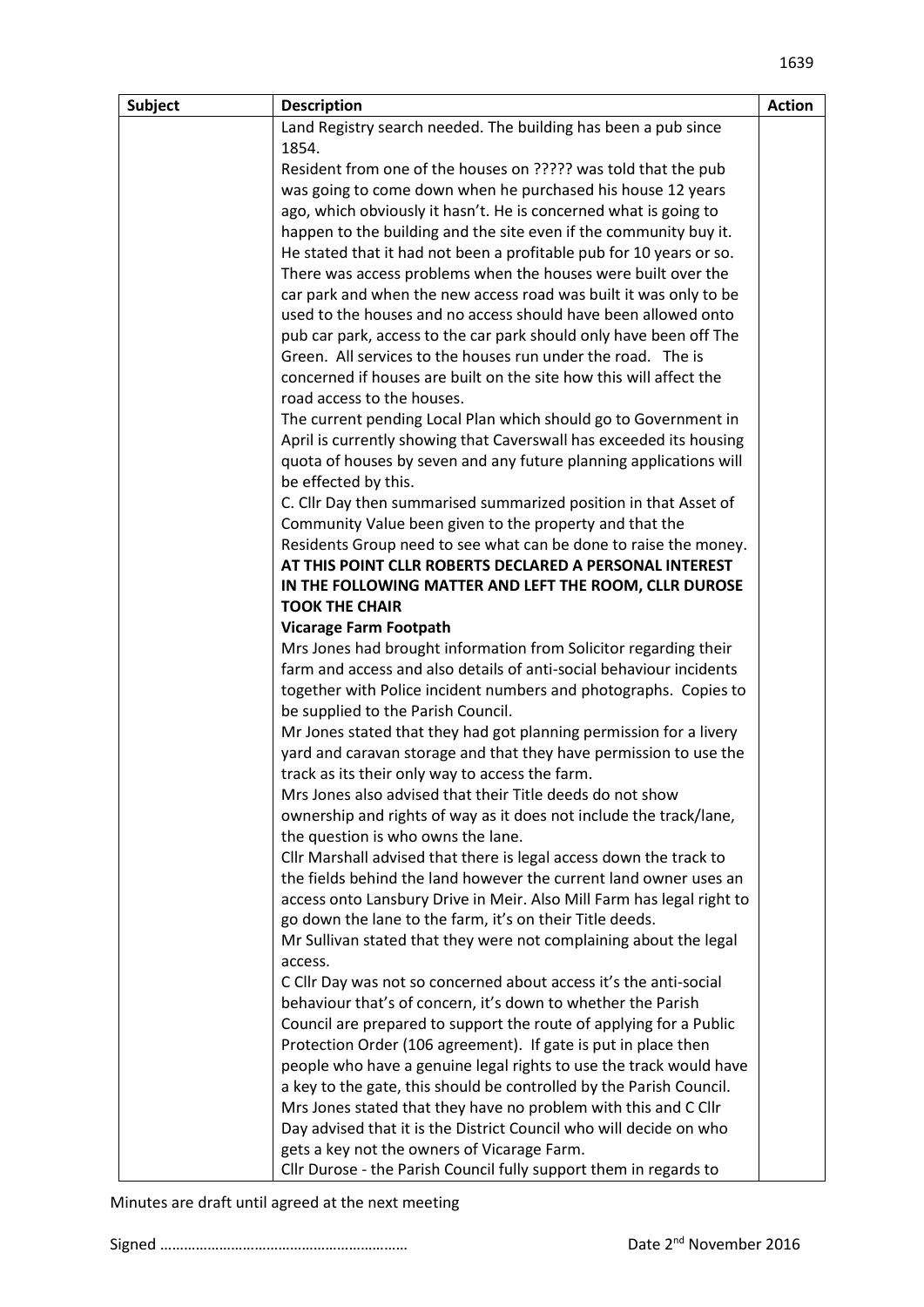| Subject                | <b>Description</b>                                                                                      | <b>Action</b> |
|------------------------|---------------------------------------------------------------------------------------------------------|---------------|
|                        | Anti-Social behaviour and this needs discussion in closed Council,                                      |               |
|                        | so no further comment can be made at this point of the meeting.                                         |               |
|                        | <b>CLLR ROBERTS REJOINDED THE MEETING AND TOOK OVER THE</b>                                             |               |
|                        | CHAIR.                                                                                                  |               |
|                        | <b>Post Office</b>                                                                                      |               |
|                        | Owner of shop and post office attended the meeting to advise the                                        |               |
|                        | Parish Council on the current position regarding the Post Office and                                    |               |
|                        | Shop, which is currently running at a loss and was asking the                                           |               |
|                        | Council for their help and support in trying to turn this around and                                    |               |
|                        | get more people to use the shop and Post Office and they don't                                          |               |
|                        | want to have to close.                                                                                  |               |
|                        | It costs approximately £44,000 per year to open the doors, to cover                                     |               |
|                        | wages, electricity etc. They only get £5,000 a year from the Post                                       |               |
|                        | Office and the shop is not covering the overheads.                                                      |               |
|                        | Cllr Roberts and all Cllrs stated that they would not want to lose                                      |               |
|                        | this vital part of the village and it was agreed to put a post on the                                   |               |
|                        | Facebook page and also on the website asking for residents to                                           |               |
|                        | support and use the Post Office. Flyers also to be produced.                                            |               |
|                        | <b>Caverswall Castle</b>                                                                                |               |
|                        | Robin MacDonald advised that after 10 half years he has finally got                                     |               |
|                        | permission to do a Wellbeing Retreat at the Castle, but there are                                       |               |
|                        | still a few hurdles/stumbling blocks to overcome. Now that he has                                       |               |
|                        | got permission for Well Being Retreat and Spa he doesn't want be                                        |               |
|                        | bombarded with complaint being sent to SMDC. He asked for                                               |               |
|                        | support and advice from Parish Council.                                                                 |               |
|                        | C Cllr Day asked what are stumbling blocks regarding going ahead                                        |               |
|                        | with the Well Being Retreat and asked Mr MacDonald to pone or                                           |               |
|                        | email him with full details of what these are.                                                          |               |
|                        | No-one wants the Castle falling into disrepair.                                                         |               |
|                        | Mr MacDonald stated that the current Enforcement on the Castle                                          |               |
|                        | states that the cannot do any B&Bs, events/activity days etc. Cllr                                      |               |
|                        | Roberts said what is needed is to highlight the Enforcement                                             |               |
|                        | Conditions and make list of what is in conflict with the new                                            |               |
|                        | approved application so that these can be looked into. Also needed                                      |               |
|                        | from Enforcement is clarification/definition on what exactly they<br>mean in regards to "Activity day". |               |
| <b>MINUTES</b>         | It was resolved that the minutes of the previous month's meeting                                        |               |
|                        | were to be signed as a true and correct record.                                                         |               |
| <b>DECLARATION OF</b>  | Cllr Roberts - Vicarage Farm and Planning matters                                                       |               |
| <b>INTEREST</b>        |                                                                                                         |               |
| <b>REPORTS</b>         | 147/16 County Councillor - all items from last meeting in system                                        |               |
| <b>COUNTY/DISTRICT</b> | 148/16 District Councillor - nothing to report                                                          |               |
| <b>COUNCILLORS</b>     |                                                                                                         |               |
| HANDYMAN/              | Clerk obtained quote from Steve Billings re tidying old graveyard at                                    |               |
| <b>LENGTHSMAN</b>      | £400.00                                                                                                 |               |
| <b>REPORT</b>          | Clerk to get overgrown hedge cut back on Caverswall Road.                                               | Clerk         |
|                        | <b>HIGHWAYS ISSUES -</b>                                                                                |               |
| <b>MATTERS ARISING</b> | 149/16 Grids and Drains                                                                                 |               |
| <b>FROM PREVIOUS</b>   | No report.                                                                                              |               |
| <b>MEETINGS</b>        | 150/16 Footpaths:                                                                                       |               |
|                        | (139/16, 119/16, 102/16, 102/16, 66/16, 40/16, 24/16, 08/16,                                            |               |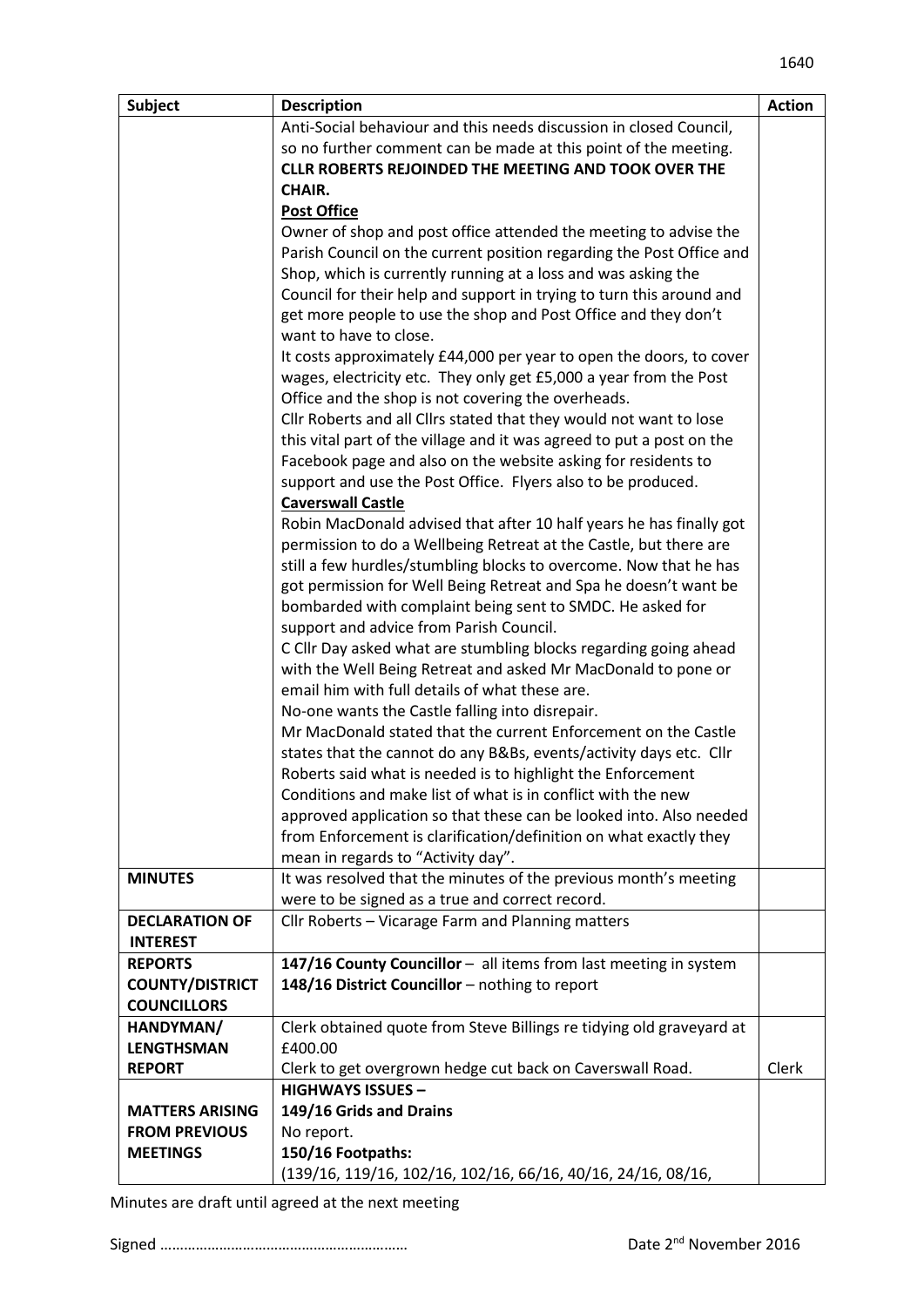| <b>Subject</b>        | <b>Description</b>                                                             | <b>Action</b> |
|-----------------------|--------------------------------------------------------------------------------|---------------|
|                       | 155/15, 138/15. 124/15, 108/15, 91/15, 76/15)                                  |               |
|                       | Vicarage Farm - see also Public Questions                                      |               |
|                       | <b>CLLR ROBERTS TOOK NO PART IN THE FOLLOWING MATTER</b>                       |               |
|                       | The Councillors agreed to support an application for a Public                  |               |
|                       | Protection Order based solely on Anti-Social Behaviour issues. Any             |               |
|                       | gate needs to be at least 20-30 yards down track/lane to allow                 |               |
|                       | vehicles and trailers to pull onto the track/lane before opening a             |               |
|                       | gate to prevent them stopping on School Lane and blocking traffic.             |               |
|                       | Clerk to contact Mark Forrester on this for advise on the correct              | Clerk         |
|                       | procedure.                                                                     |               |
|                       | 151/16 Bus Shelter by Scout Hut                                                |               |
|                       | (138/16, 120/16, 103/16)                                                       |               |
|                       | Cllr Roberts had spoken to Mark Forrester about this and is                    |               |
|                       | awaiting his response.                                                         |               |
|                       | 152/16 Fencing along The Dams:                                                 |               |
|                       | $(139/16121/16, 104/16, 67/16, 41/16, 26/16, 15/16)$                           |               |
|                       | Ongoing.                                                                       |               |
|                       | 152/16 Information on cost of playground equipment/insurance                   |               |
|                       | costs etc                                                                      |               |
|                       | (140/16, 121/16, 112/16)                                                       |               |
|                       | Ongoing.                                                                       |               |
|                       | 153/16 Car Park Access barriers                                                |               |
|                       | (141/16, 126/16, 113/16)                                                       |               |
|                       | Quotes discussed. Cllr Roberts to look into grants available.                  |               |
|                       | Possibly have one fixed and one hinged and have hinged one on                  |               |
|                       | end by Village Hall.<br>St Peters Church - Condition of the church yard        |               |
|                       | Before given go ahead Clerk to contact both churches Parochial                 |               |
|                       | Councils advising them that we are prepared to pay for the old                 |               |
|                       | graveyard to be clear to a manageable state as long as they then               |               |
|                       | take over its upkeep and ensure that it is kept under control.                 |               |
|                       | <b>Unresolved Items: none</b>                                                  |               |
|                       | 154/16                                                                         |               |
| <b>CORRESPONDENCE</b> | <b>TSB</b><br><b>Bank Statement</b>                                            |               |
|                       |                                                                                |               |
|                       | 155/16 Accounts                                                                |               |
| <b>FINANCE</b>        | Payments:                                                                      |               |
|                       | The following accounts were approved for payment: -                            |               |
|                       | Mrs L Cantlay - Clerk Salary and Expenses - October<br>£215.00 $*$             |               |
|                       | Town & Country Services - Sept invoice<br>£348.00 *                            |               |
|                       | Steve Billing - Millennium Garden work<br>£40.00 *<br>£168.24                  |               |
|                       | Eon - Highways Lighting<br>Grant Thornton - 2016 Audit Return Fee<br>£120.00 * |               |
|                       | TOTAL PAYMENTS THIS MONTH - £891.24                                            |               |
|                       | - indicates payments to be made via Internet Banking Faster                    |               |
|                       | Payment, approved at meeting.                                                  |               |
|                       |                                                                                |               |
|                       | Transfer: £700.00                                                              |               |
|                       | Receipts:                                                                      |               |
|                       | SMDC - 2 <sup>nd</sup> Precept Payment - £4723.44                              |               |
|                       | Bank interest - both accounts - £0.94                                          |               |